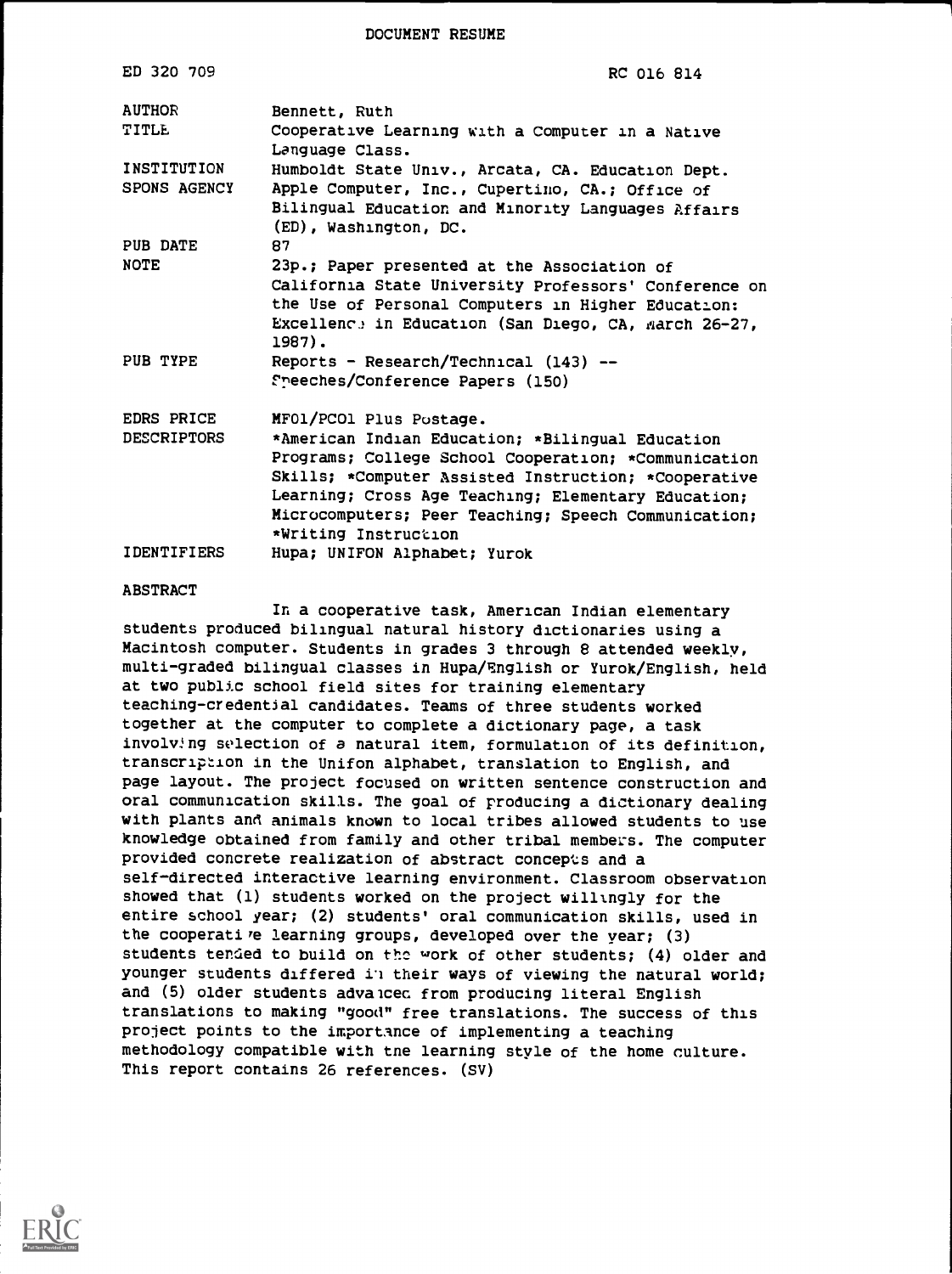

OP A3-23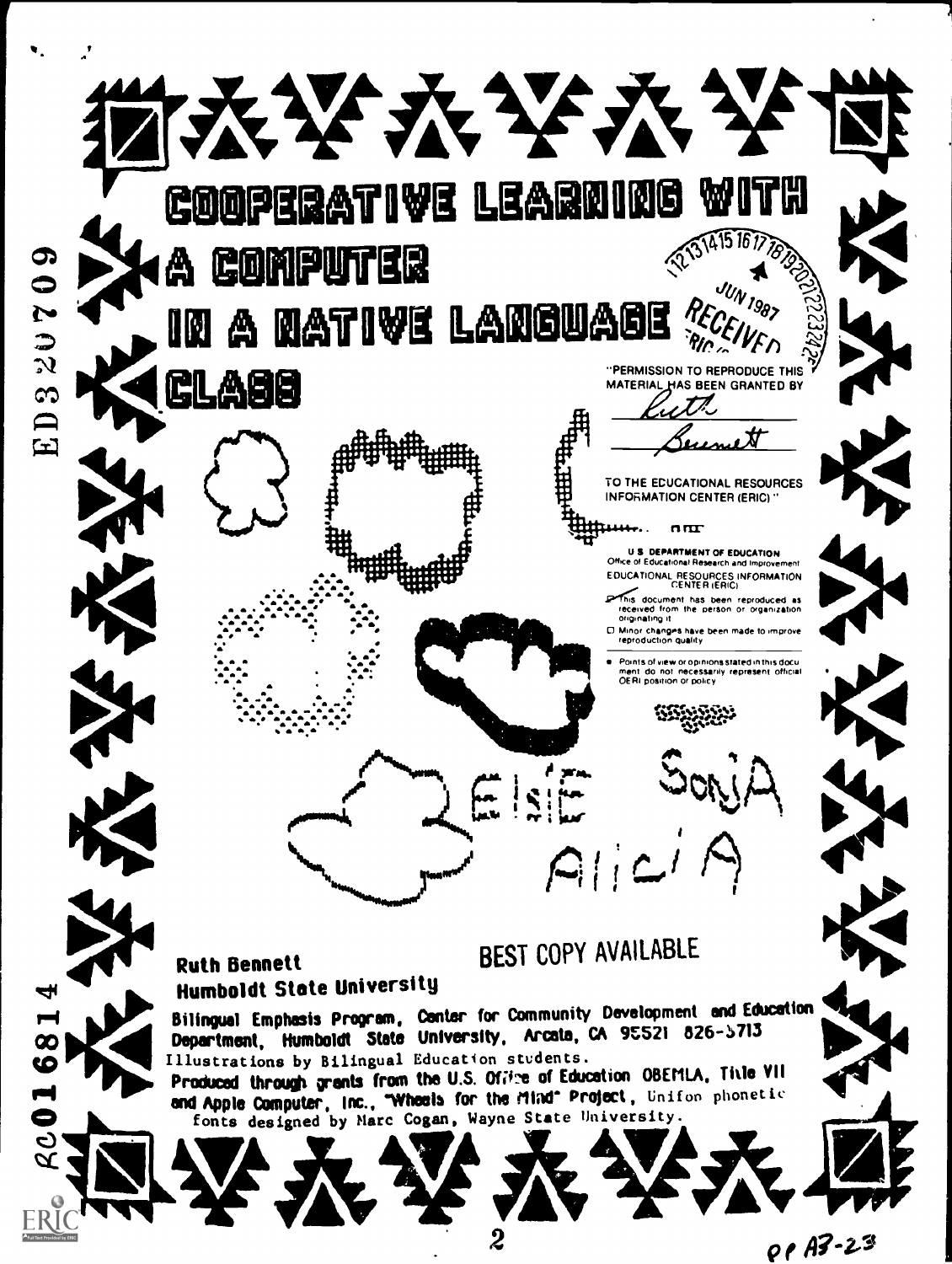# BEST COPY AVAILABLE

# COOP-BATIVE LEAREIDE WITH A COMPUTER

## IN A BATIVE LABOUAGE CLARE

Dr. Ruth Bennett Bilingual Emphasis Program Education Dept Humboldt State University Arcata, Ca. 95521

#### ABSTRACT

Through an instructional activity on a Macintosh computer, I have sought to demonstrate effective classroom language learning for Native American students. The project focussed on two types of language learning in a cooperative task where students produced a Natural History Dictionary. The two types of language learning are (1) oral language communication skills and (2) sentence-building in writing skills. The students in our study are in multi-graded (grades  $3 - 8$ ) bilingual Hupa/English or Yurok/English classes, with the 3-5 grade level constituting the younger students and the 6-8 grade level, the older students; the classes ale held in two public school field sites for training elementary teaching credential candidates at Humboldt State University Results showed that when the older and younger grades were compared, there was development in oral language skills The implications of the study for teacher training points to the importance of a culturally relevant approach to teaching writing to minority students



-----------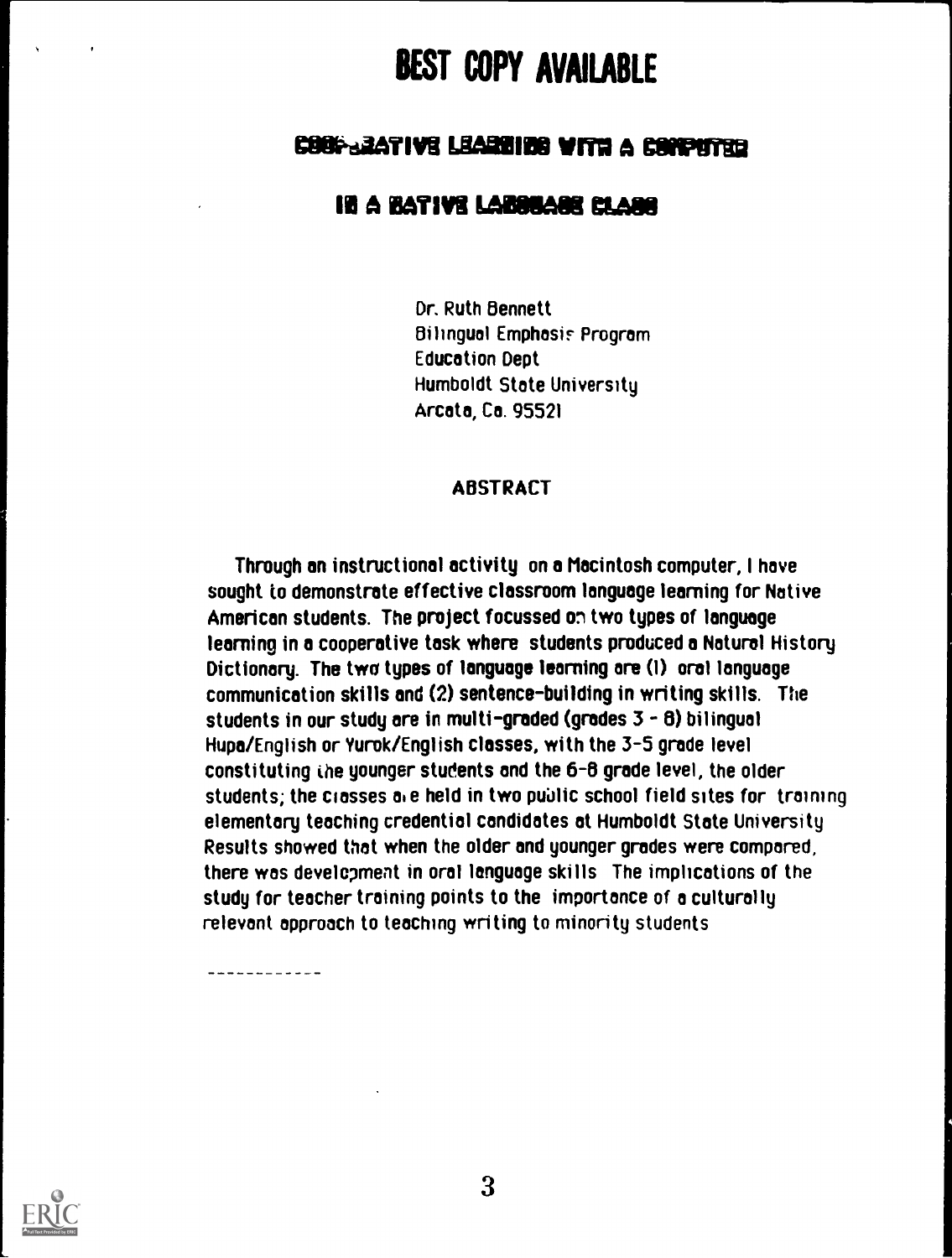Children find in the question, "Are computers Alive?" way to talk about the line between computers and people. 'What is life?' 'What makes us special?' 'How do computers challenge our definition of ourselves?' Different styles of relating to the computer correspond to different kinds of answers.

-2-

Sherry Turkel, The Second Self: Computers and the Human Spirit, 1984

Studies of how Native American children learn language have sought to identify features that change as children grow older. Whereas early research on child language development focussed on changes in grammatical usage, ( W.F. Leopold,1949; S. Ervin-Tripp, 1973; H. Dulay and M.K. Burt, 1974) Developmental research with Native children has been more recent, concerned with identifying features associated with communicative competence ( K. Watson-Gegeo & S. Boggs,1977; T. Weeks, 1970; R. Bennett,1979.) Studies of 'earning by Native American children in classroom environments hove focussed either on problems blocking learning or on the participant structure conducive to learning (V.P. John, 1972; S. Philips,1972; Mohatt & Erickson,1982.) By focussing on the computer es o learning tool, this study proposes o unique solution to finding o learning style appropriate to children in Native American culture.

The rationale for the study is that o lesson on writing using a computer and a cooperative learning methodology will provide the proper focus to enhance learning for American Indian students. The approach has benefitted from Kagan's research in cooperative learning where the way the cooperative lesson is organized is influential on the student's performance. (Kagan,1986) Five types of cooperative learning structures hove been identified. The one we are concerned with is the cooperative project, where a group works in teams of 3-5 members each, to acc.mplish a common goal. The goal in this project was to  $r$  , duce a bilingual Natural History Dictionary, dealing with plants, animals and other things in nature known by the local Indian tribes. This goal was chosen to give Native American students o chance to work together in on area where they can bring in knowledge they hove gotten from parents and others in their Indian culture. The rationale is that students will be more willing to produce in school if a bridge can be found between their home culture and classroom learning.



4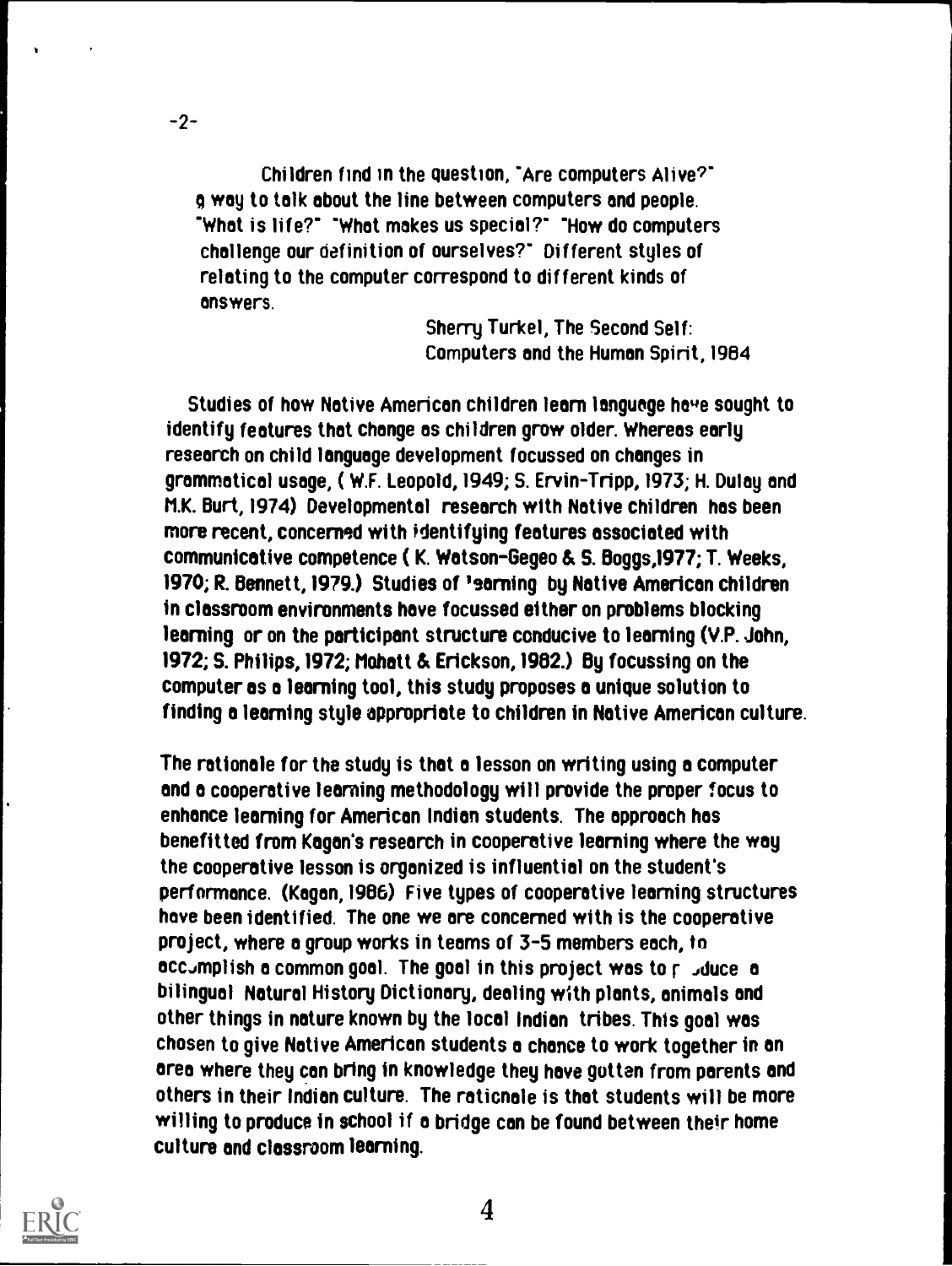-3-

A cooperative learning project was chosen as another-way to create this bridge, since Native American children hove been shown to learn better where the focus is on group accomplishment, rather than individual achievement. (Philips,1972)

The Indian languages described here are those still spoken by tribes in Northwest California: the Hupa, Yurok, Karuk, and Tolowa. These languages are extremely rich and varied communication systems, deriving from three distinct language families, (Athabaskan, Hokan, and Algonquin), and containing oral traditions that hove encoded the history, governance, scientific knowledge, social mores, and literary expertise of peoples who have existed on their current tribal homelands for 2,000 and more years. These languages are oral, not written, and present special problems to the language learner who needs to be introduced to concepts inherent in written language, such as grammar. An approach that would take into account the oral nature of the language of the people, and that would use the oral tradition of American Indians. The Natural History Dictionary provided such o focus, as there is abundant information about plants and animals in the Indian oral tradition.

## **Ouhicsts and Detting**

The students in the study attend two elementary schools on the Hoopa Indian Reservation; both schools are public schools in a rural environment. The Hupa school is situated in the largest town on the reservation, 1700 persons. The Yurok school sits between the two ancient Yurok villages of Pecwan and Johnsons. A single lane paved road leads to the road up to the school. Electricity is provided through generator-power.

The students ranged in age from seven to fourteen. They received weekly multi-graded instruction on one Macintosh computer throughout one school year. The computer instruction constituted the only planned cooperative learning lessons in their week, although the students participated in other cooperative activities, primarily in sports. The students also participated in competitive learning situations, and some of these involved public activities, such es district-wide debates, science fairs, and contests..

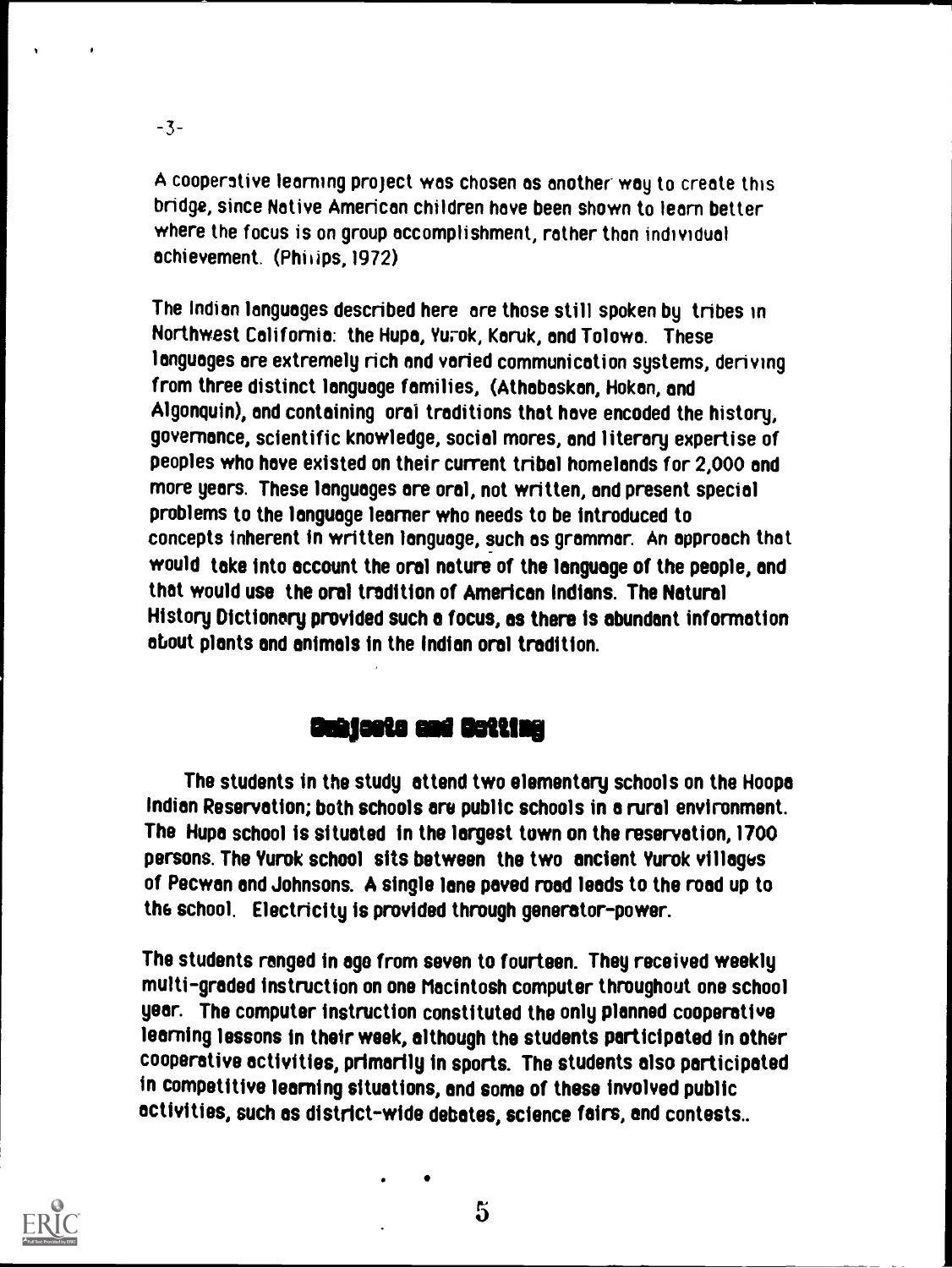### **The Tark**

There are four components of the task

-4-

#### 1) The Task Focuses on Language Learning:

Since Indian people have an oral language culture, the concepts underlying written language, such as grammar, are not familiar to them In oral languages, getting the message across is primary, and frequently meaning is perceived as an action, or as a visual image, rather than as a set of grammar rules. Language variation is related to differences in social situation and other factors of usage, rather than to differences in verb structures, or other linguistic differences. One of the challenges posed by the study was to find a way to present written language lessons compatible with the way that language is viewed by the Native American.

#### $2)$  The Task Utilizes a Macintosh Computer.

Another tactic to make written language learning interesting to Indian students was to use a Macintosh computer. In learning how to write, the child needs to build general thinking skills like concentration, memory, understanding of cause and effect, and other relationships. These concepts can 'Je excessively abstract for the Indian child's intellect, as can the cr,ncepts of grammar involved in sentence-building in two languages, and part of the key to the success of instruction is providing concrete realization for the abstraction (P. Gonzalez, 1980)

A computer provides concreteness, as it is a visual tool. Moreover, a computer provides cooperative interaction with the student, and has been found to be effective with students who have special needs, such as students from oral cultures who are learning disabled in their written language learning. (M. Behrmann, 1984) The Macintosh computer and a graphics software program were chosen where learning is self-directed rather than rote, and where the graphics capabilities of the Macintosh al lows for a bilingual text (using a specially designed Indian language alphabet font), and illustrations.



6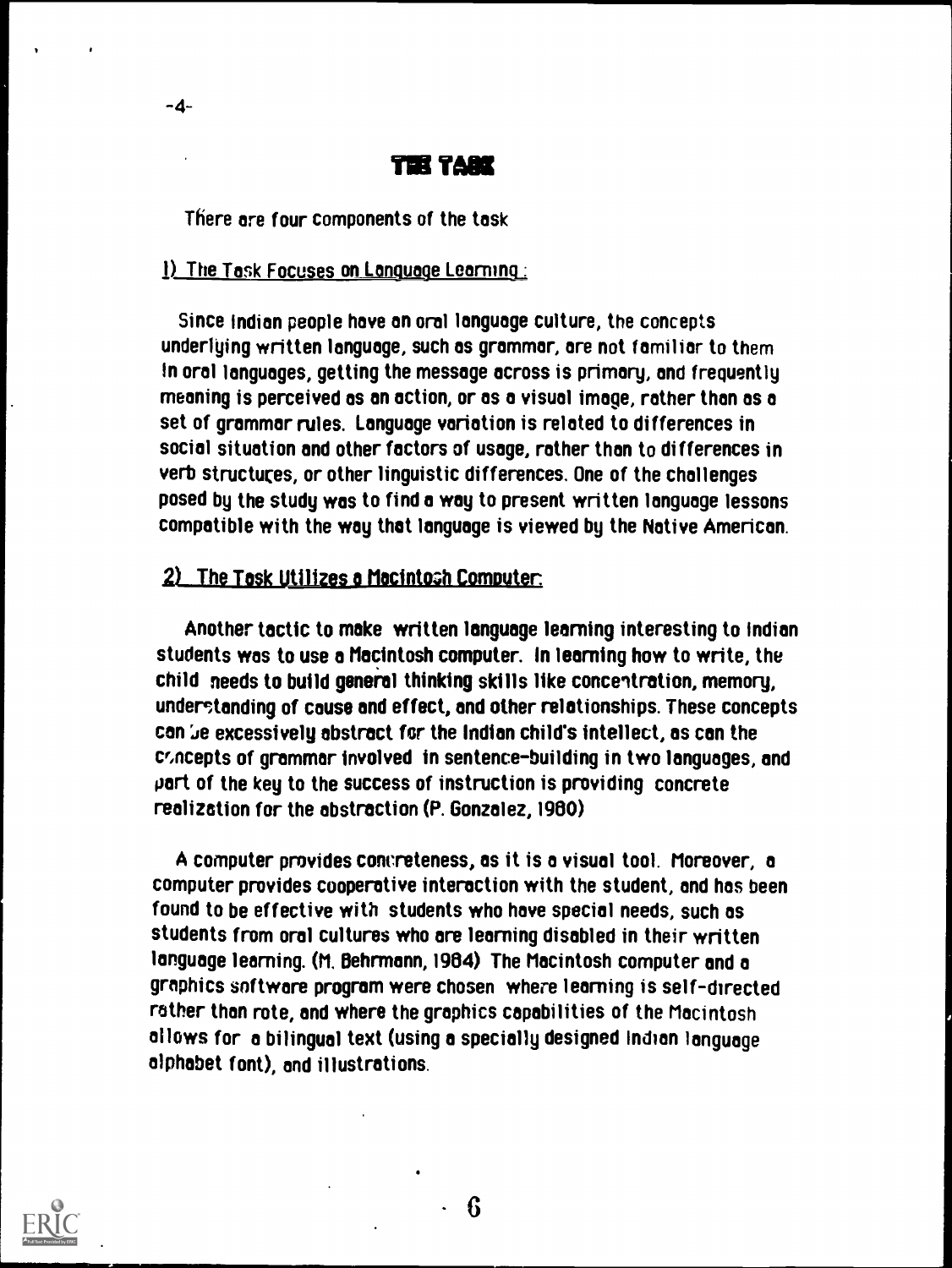#### 3) The Task Is Cooperative

-5-

One of the most important findings to emerge from recent cooperative learning research is the strong achievement gains among minority pupils in cooperative classrooms. Dramatic gains mode by minority and lower status students have been documented for Black students, Asian students, students from Middle-Eastern backgrounds, and other ethnic minorities. (E. Aronson, et a1.,1976; A. Klein and Y. Eshel, 1960) In cooperative learning, students plan and carry out activities and accomplish learning tasks in groups,with a variety of ways of providing for rewards for the achievements of individuals within the group. Cooperative learning has begun with a way to teach social skills, but has been purported to be a general strategy for promoting higher achievement in all subject areas and covering all tasks. (D. W. Johnson & R. Johnson, 1981)

The cooperative participant structure was ideal for a project devoted to teaching writing skills because the people think of language as a social activity, and can make a transition to written language more effectively if it is presented as a group activity.

#### 4) The Tosk Aims to Develop Communication Skills

The cooperative nature of the task was such that talk between students contributed to the team effort of completing a book. In focussing on a teem product, with individual contributions, talk centered around the nature of individual contributions. Communication skills related to cooperation were studied: How the students asked for and received (or gave) help, how they communicated their notions of the task, and how they formulated the language used in the dictionary definitions themselves.

#### Pilleffillgt

Three students sat together near the computer and took turns being the one who operated the keyboard and the mouse. On some occasions, the task was shared by two students, with one operating the mouse and the other the keyboard. An adult bilingual supervisor or the regular classroom teacher determined order of turn-taking (who was to be in each group was



7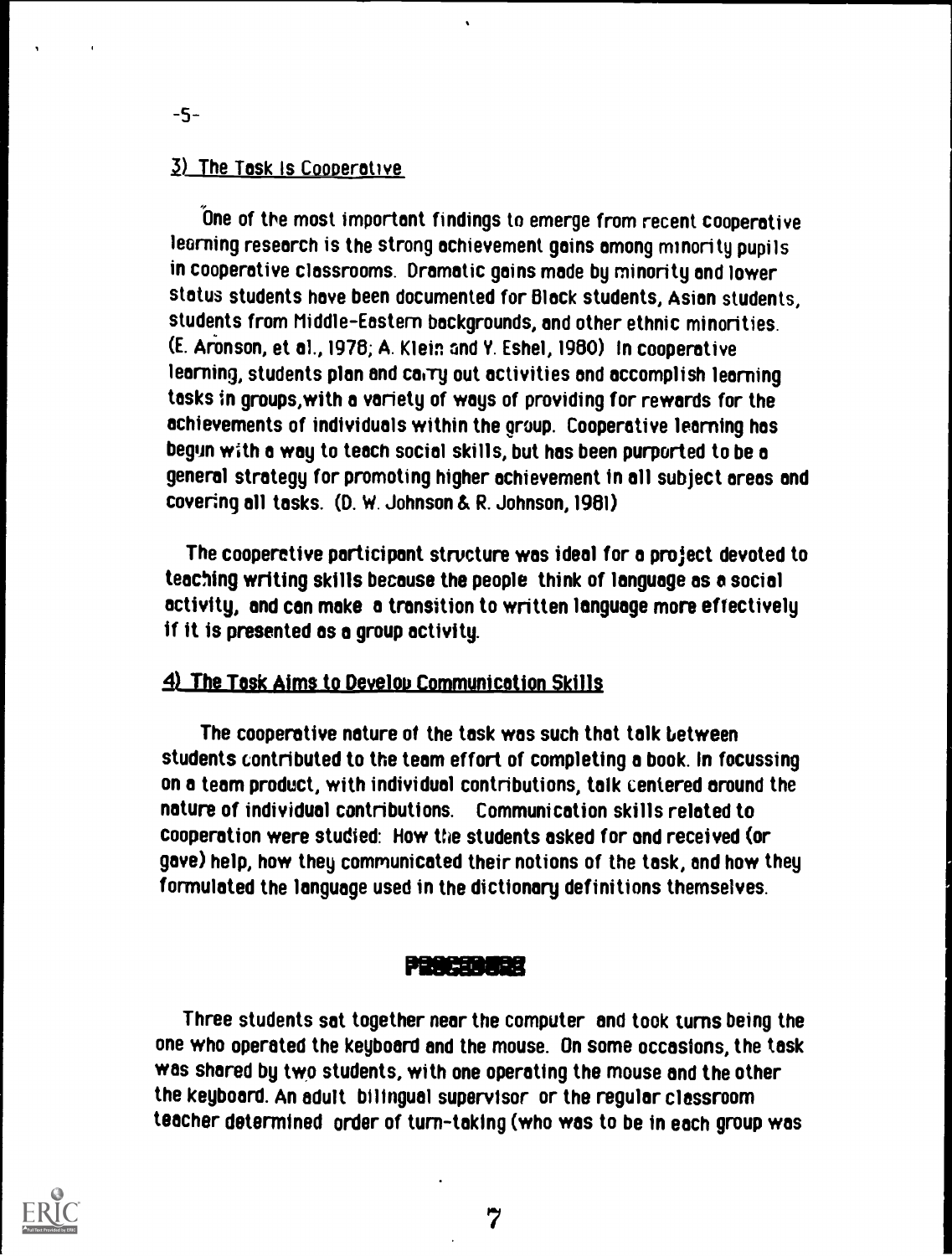negotiated with the regular classroum teacher; the order of typing on the computer was determined by the adult bilingual instructor.) The object of the lesson was to complete a page or a part of a page in a Natural History dictionary. The dictionary contained names of animals, birds, fish, plants, trees, and other natural phenomena that were known by the Indian ancestors. Completing a page involved selecting an item, formulating its definition, and translating the definition. IllustratiGns, variations in type setting and arrangement of words and pictures on the page were other decisions made by individuals. Finally, the students were involved in a cooperative project, with a common objective, where individual decisions contributed to the quality cf the group endeavor.

The Program MacPaint was used throughout the project. The Macintosh computer facilitated the cooperative nature of the project in that its programs allow the student to make decisions and to direct the computer to accomplish goals extrinsic to the program. This type of program is different from programs that proliferate an other educationally oriented computers, such as the Apple lie, where there is an emphasis on asking the student to react to pre-programmed sentences or fill in words in a sentence. (Underwood; 1984)

First, the task balanced individual and cooperative participation in a way that provided opportunity for individual learning, yet focussed individual attentions on the group objective. Second, the task involved cooperation between upper elementary students and middle elementary students, so that older students and younger students had the opportunity to interact with one another, as well as with their own age group.

#### Gathering Data

Core was taken to record data representing the entire range of the interactive event, and observations were in the form of audio-tapes, video-tapes, and written notes. Observations were also recorded outside of the interactive avent, such as during lunchtime, recess, and during other out-of-classroom events, for the purpose of determining the "typicality" of the cooperative behavior observed during the microcomputer sessions

Observational records resulted in documenting the nature of the



-6-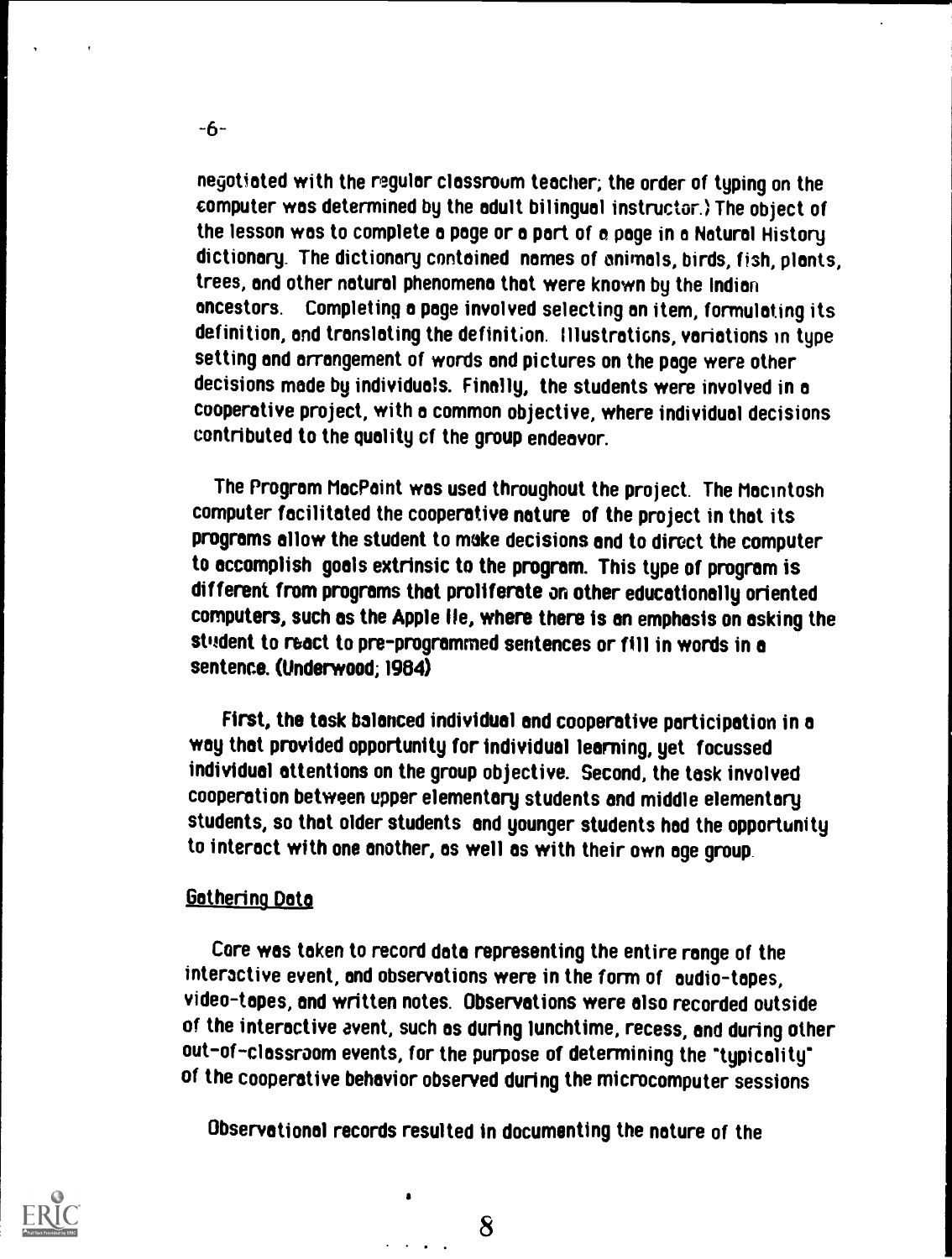$-7-$ 

children's interest in the project, and their faithfullness in pursuing the dictionary project over a period of months until it was completed. Finally, we were interested in determining whether there were differences in the nature of the learning between the two types of peer interaction, i.e., whether there were differences between peer interaction involving older and younger students as compared with peer interaction between students of the same age.

#### BERMILTA

First, results showed that the students were willing to spend the time on the task necessary to complete it; they worked on the project willingly for an entire school year. Table ? contrasts the participation of students in bilingual project as compered with monolingual instruction where participation in the bilingual project increased as the year proceeded (from 40% to 80% of the students) whereas participation in the monolingual language instruction decreased slightly (from 38% to 31%). <u>Table I</u>



# Participation in Cooperative Computer Project **es Comperse with Compotitive Leaguege Leerning**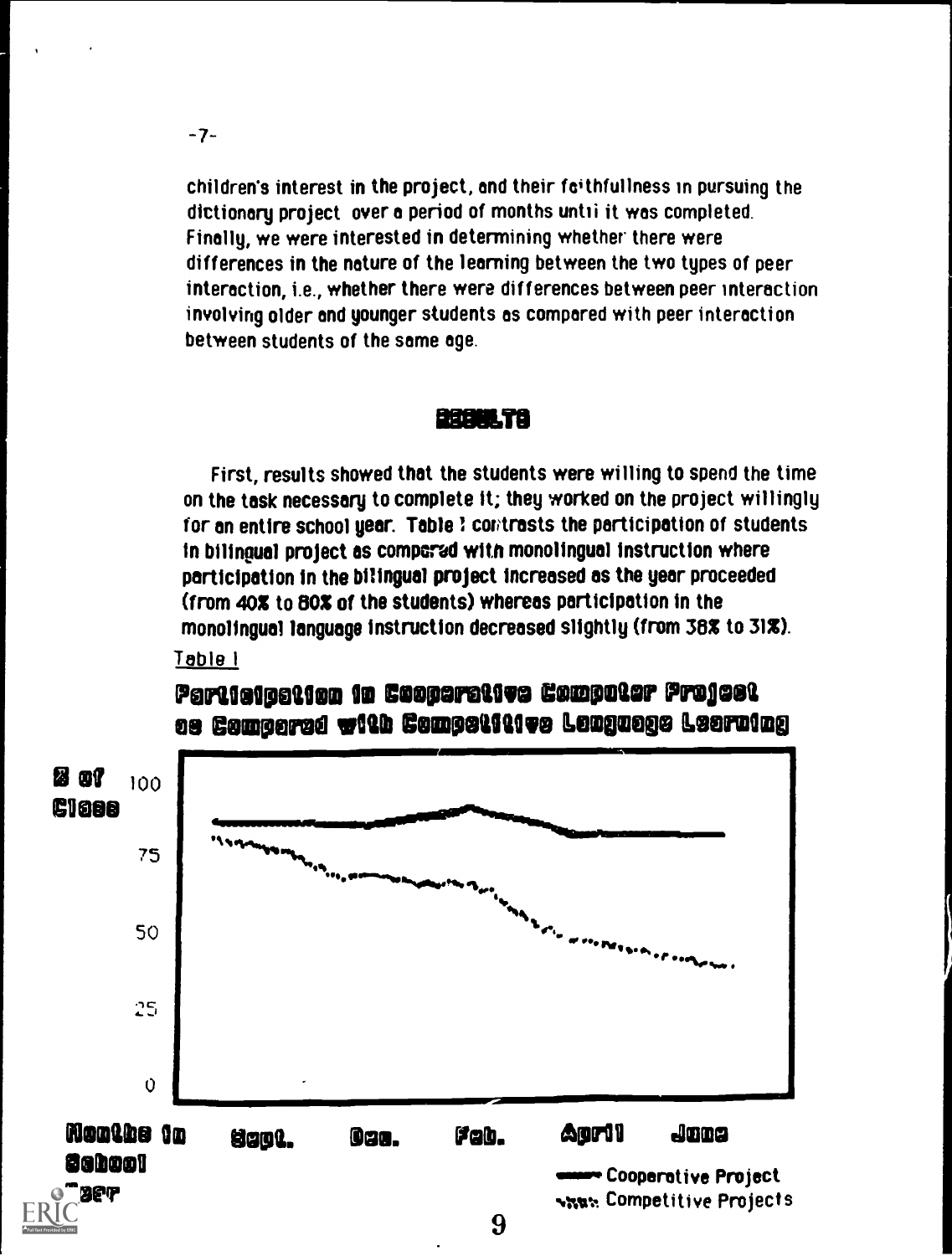Results displayed in Table 2 showed that the students took advantage of the cooperative nature of the project to communicate with each other and with the instructor. Development in communication skills was evidenced in the spontaneous utterances of the students, as they engaged in tosk-centered talk. Talk of students was coded in five different areas:

(1) Giving or Asking for Information about Project, (2) Asking for Help, (3) Offering Help. (4) Evaluation, and (5) Telling Others about the Project. A comparison of the communication skills of younger and older children is presented in Table 2, where the younger group are grades 3-5 and the older group are grades 6-8.

#### Table 2

 $-6-$ 

# **Taces of Telk Gemoratreting Development** <u> 10 Commoniestion Skilla</u>



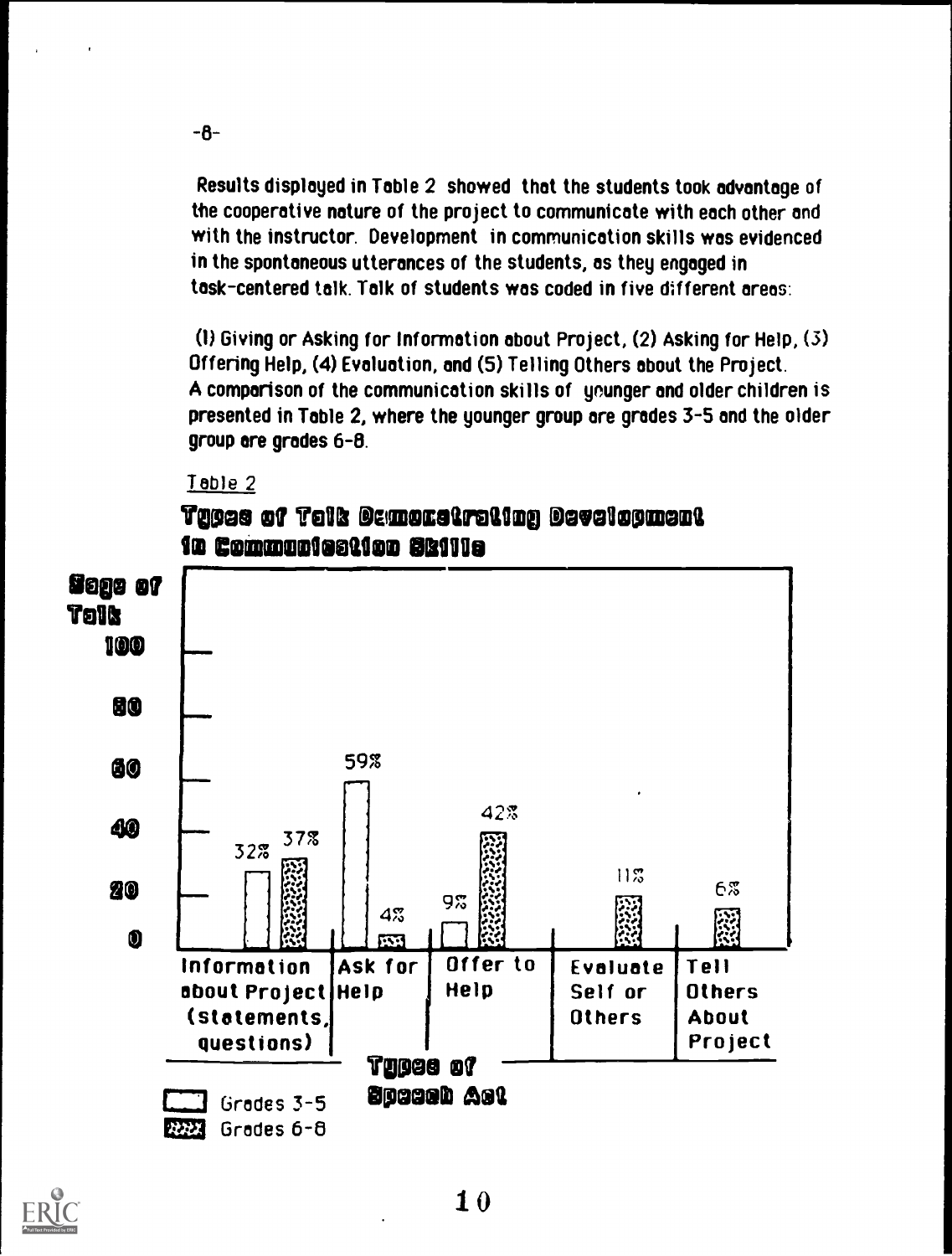As shown in Table 2, It was found that older students were more likely to offer than to ask for help, (42% as compared with 4% of their utterances), and more likely than the younger students to offer information or ask questions about the task, although this difference was close. (37% of the older children's talk concerned information, as compared with 32% of the younger group's talk.) Further, there were two areas where older children verbalized their thoughts, but younger children did not. These were in the areas of evaluation and telling others outside the project.what the group was doing. (11% of the older children's talk dealt with evaluations of someone's performance, and 6% of the talk was to tell others what the group was doing.)

A major part of the cooperation between the children occurred in two areas: Asking for Help and Offering to Help. Help frequently involved planning how to express definitions or how to do the graphics involved in the definition. Older children were the ones who planned their dictionary pages in advance; older children were also more innovative in spontaneous decision-making: thinking on the spot of unique layout, printing and font-size combinations, and ways to illustrate their page.

Table 2 demonstrates that when given choices, student talk in the cooperative learning groups covered a variety of topics, and further, that the diversity of the topics increased as the children grew older. Communication skills were practiced in the tasks of the project, and development is evidenced by the increased diversity of the older children's talk.

In addition to opportunities for development in the communication skills area, the project offered practice in other areas of language proficiency. The dictionary task provided an opportunity for children to express their notions about specific animals and plants Whereas the younger age group were thinking about the body functions of the animal, or about the human body in relation to a plant, such as a berry, the older age group were focussed on identifying the plant or animal in relationship to its environment. The next two pages provide illustrative examples.



-9-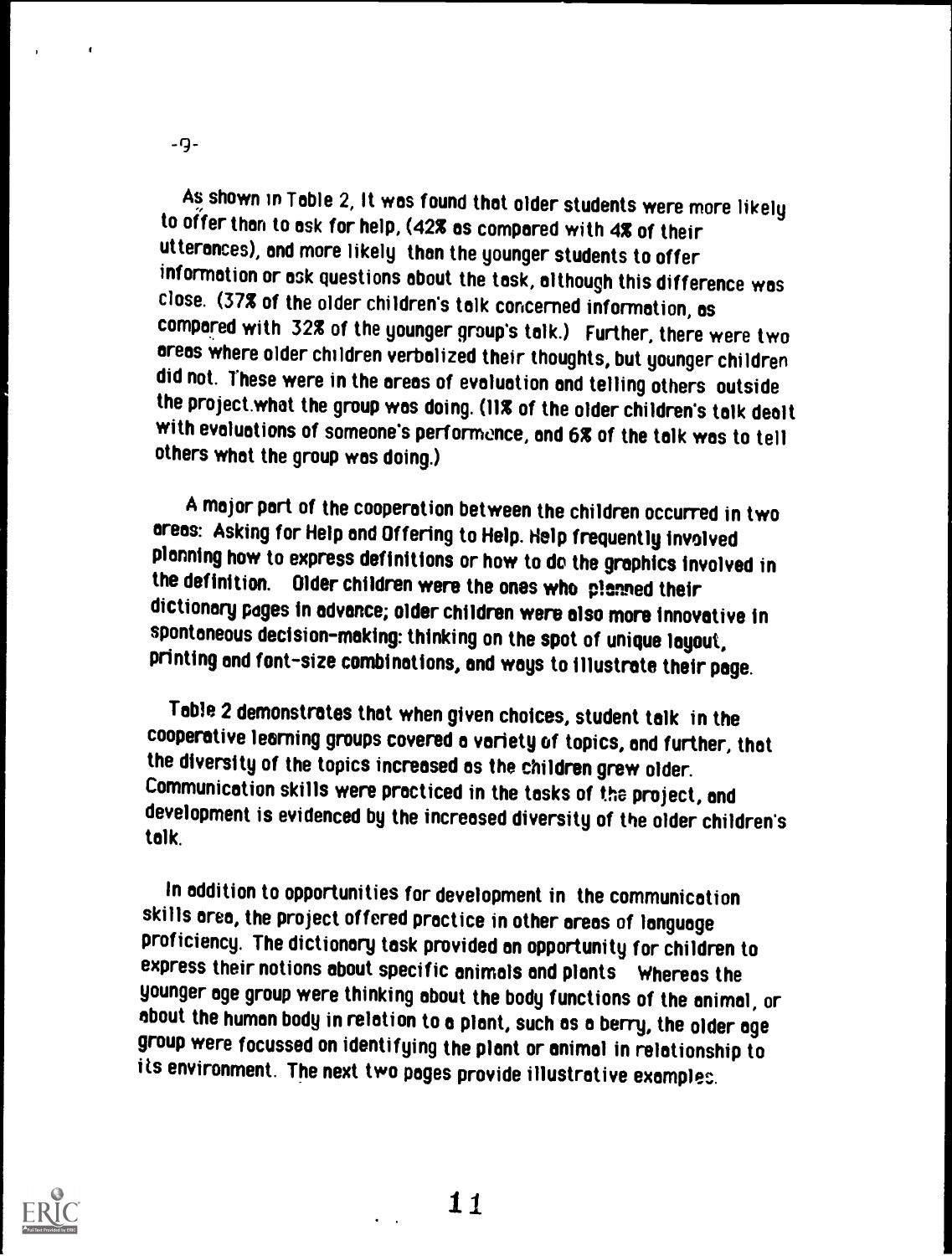$-10-$ 

 $\mathbf{r}$ 

Dictionary Entries from Students in Grades 3-5



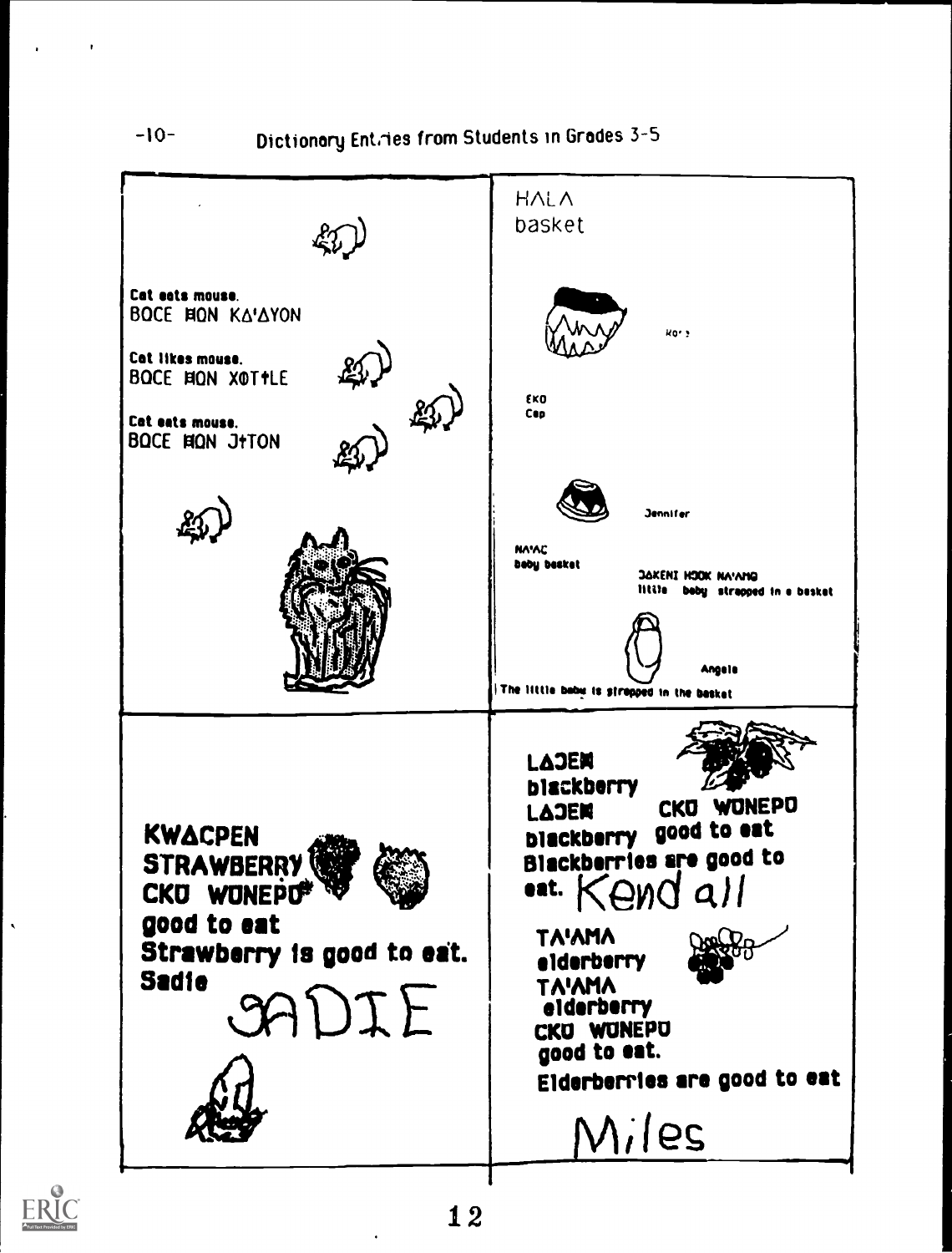

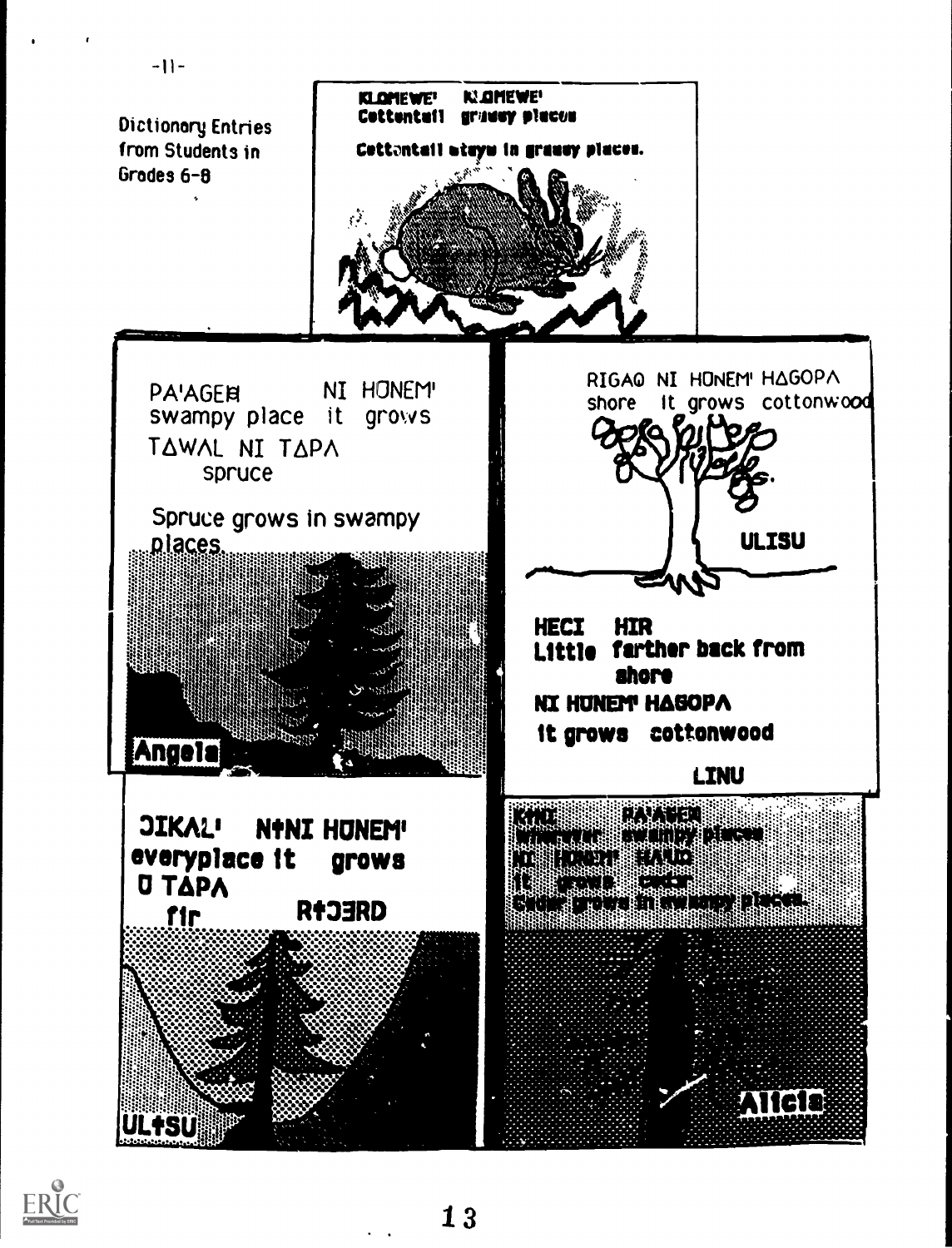$-12-$ 

One feature that was particularly interesting in the results was the tendency for one child to imitate the pictures and sentence structure of a child who took a previous turn. With younger children, this took the form of exact imitation or of imitation with a one word substitution, ( Turn \*1: strawberries are good to eat, Turn \*2: strawberries are good to eat, Turn \*3 blackberries are good to eat, etc.) whereas with the older group, it was en opportunity for a variation of a theme (Turn \*I Spruce grows on the coast, Turn #2 fir grows ..verywhere, Turn #3 Cedar grows in swampy places.) Older children also showed the tendency to create drawings that were variations on a previous child's drawing, as when one student draw a tree standing on a hillside, and others drew their trees with some variations on this theme.

These drawings were seen as a visual demonstration of cooperative learning, when a student benefitted from the drawing of the previous students, and made his own contribution. There is an analogy with Indian literature and art, where each version of a story or basket is generally the same, but slightly different from every one product. Some of the more significant differences between the Younger and Older age groups are graphed in Table 3.





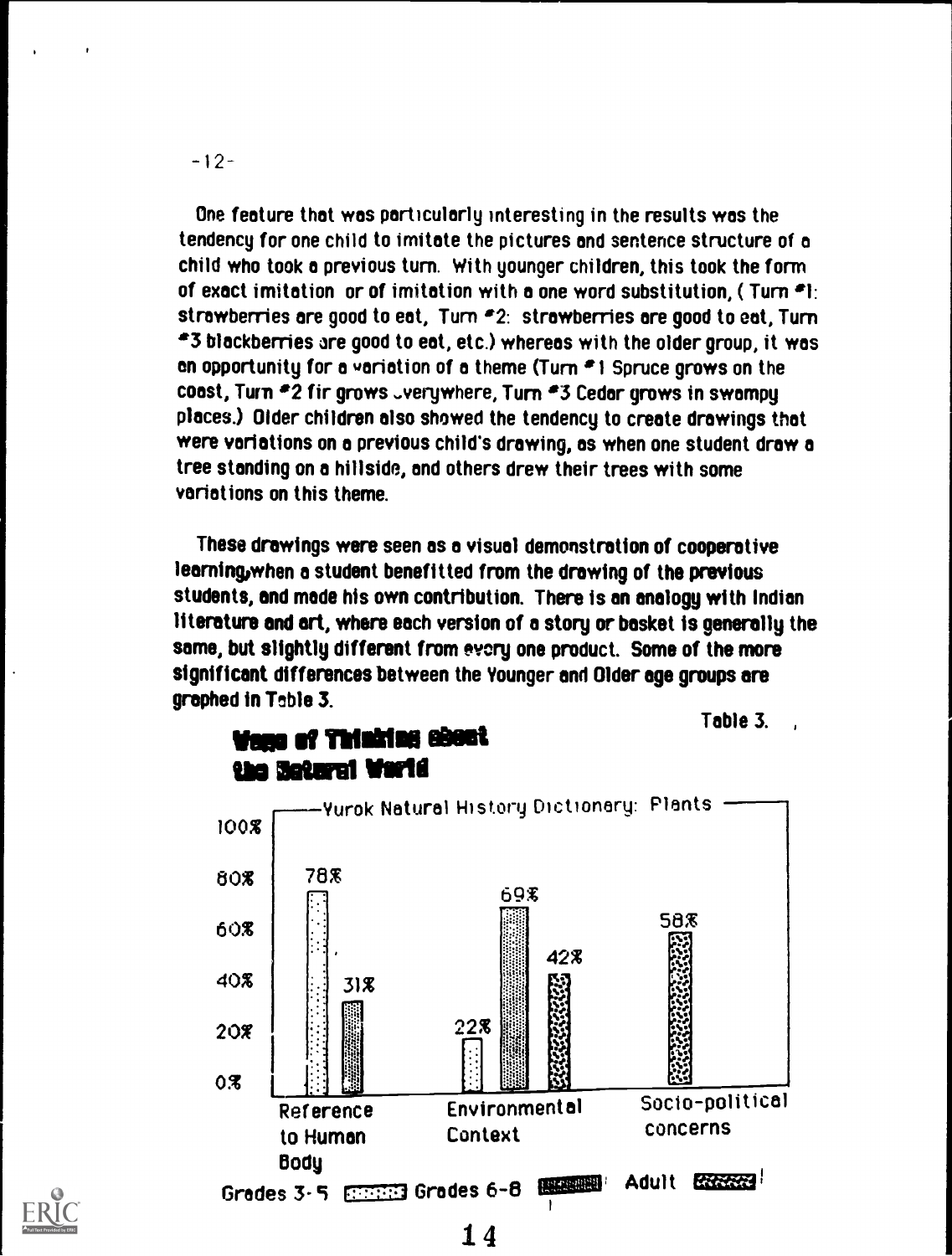Differences in the content of the dictionary entries between older and younger children point toward a developing in the way of viewing the /orld. Whereas younger children talked about eating, or sleeping, or moving, 78% of the time, and the environment only 22% of the time; the older group talked about the environmental context 69% of the time, and body functions only 31% of the time. An adult group, comprised of student teachers and bilingual native teachers, in contrast to both children's groups, emphasized socio-political concerns, such as polution or ecology 58% of the adult defintions were in this category, wiereas 42% were expressions of knowledge about the environment, and none referred to body Actions.

Other aspects of the task that provide a source for further study are as follows: The dictionary task involved certain skills directly related to spelling, vocabulary, grammar, translation. Also, the project provides practice in computer-related skills, such as word processing and comnuter graphics.. Development in these skills was noticed as well, with older students producing longer definitions, and more intricate computer drawings.

Finally, the study provided for practice with translation skills. older students were able to distinguish between free and literal translations and were better able to produce both "good' English sentences, and 'good" Indian language sentences. This task was difficult because of differences in syntax and grammar in Indian languages as compered with English. First, word order of the Indian langauge sentences is different from English. Second, grammar for each of the languages is different as well. What this means is that literal translations do not generally produce 'good' sentences in both languages, and it takes the skill of a more advanced learner to proceed from a literal translation to a 'good; free translation.

# 11023881111

<u>Teaching Techniques Compatible with Learning Styles</u>

Creating solutions to problems Indian students face in schools is an

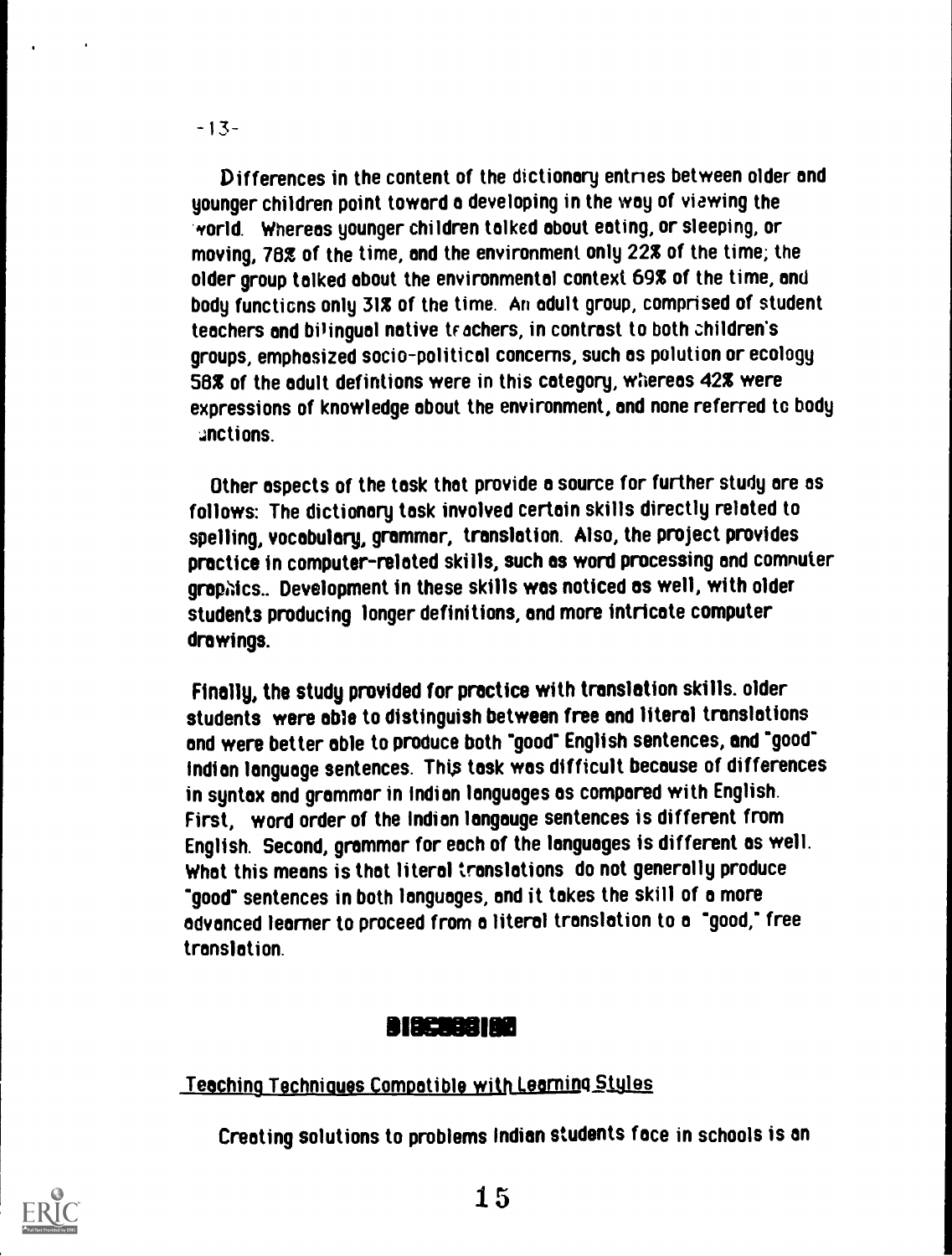important one Finding teaching techniques compatible with the way that Indian children learn is one of the keys to the solution. Finding a solution is urgent since dropping out of school is a common experience for Indian children. Today, it seems inconceivable that there are populations of students in the United Stated who do not graduate from eighth grade Typically, in Indian classrooms, children lose interest in language-related tasks in school as they proceed to upper grade levels, when interest is defined as something initiated the children themselves. Until approximately the third grade, the children ore at a stage in language development where they need assistance in designing and executing a task. From the fifth grade on, demonstrated interest appears to wane, and they are less iikely to accomplish language-related tasks on their own initiative for a different reason.

The study was successful in showing some of the rules that Indian children 'Ise in accomplishing writing tasks, and in demonstrating that these rules may be behavioral. The rules that many of the children appeared to be following, for example, might be stated:

WRITE SOMETHING APPROPRIATE: RULE <sup>a</sup>1 CREATE A MODEL or RULE <sup>2</sup>2 PRODUCE A VARIATION ON A MODEL or RULE \*3 ASK SOMEONE WHAT TO DO.

The above rules appeared to follow a hierarchy in the sense that the older children created an original sentence or a variation of someone else's model, and only the younger children eked for instructions. The language that the children learned, then, had a social aspect to it. Language learning was defined as demonstrating competency in a social situation, with language as the vehicle. Some of the best evidence was the degree to which one student would create a pattern with their definition and illustration, and then another would follow this pattern. Undersstanding this phenomena takes us back to the oral language basic in the culture. Just as oral language is a purely social activity in Indian culture, the children showed their predilection for the social aspects of written language by making it a social activity as well. This tendency to learn within a social context underlies the importance of teaching strategies that take into account the nature of behavior among children in tribal communities.

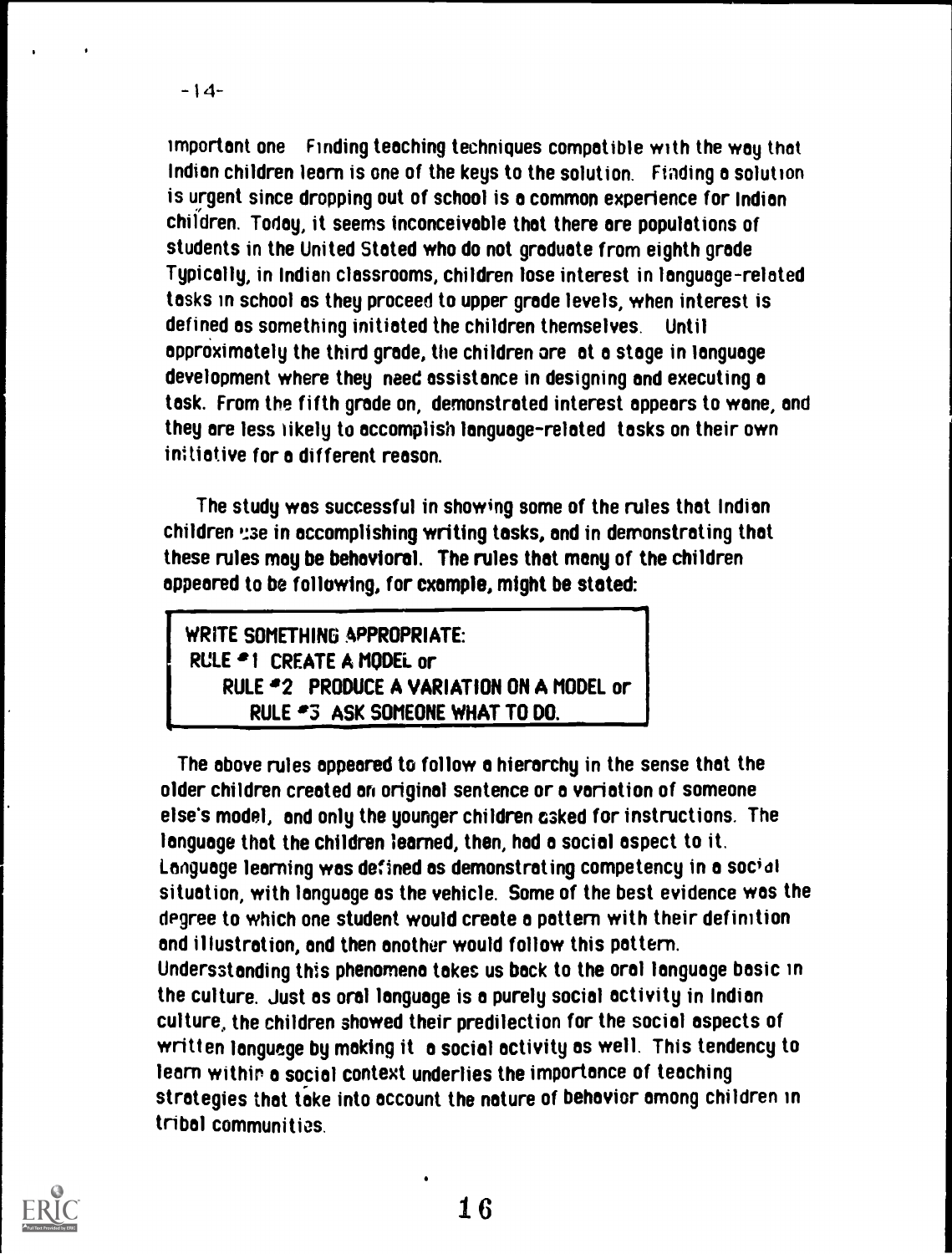#### Why Cooperative Learning Methodology Works with Indian Students

-15

Indian children know that they are expected to try out the skill they have observed, to test themselves until they are successful in a diversity of situations, and then to show the results of that success publicly, as a sort of performance. In being successful in demonstrating differences between older and younger students, the study succeeded in showing thatan important feature of a cooperative learning environment is the contribution to the child's self-esteem. Heightened self-esteem will, in turn, increase the likelihood that he/she will want to stay in scho

A second important feature of cooperative !earning is as a methodology that offers a balance between individual and group needs. (S.T. Boggs, 1955) Indian norms have been found to be fundamentally democratic and respectful of individual growth as a member of a family unit. Family survival requires cooperative behavior. Indium students have been found to have difficulties in achieving because of the prevalence of competitive norms in school. Since Indian children exist in this larger society and depend upon the larger society for their survival, it is important that they learn basic skills in a way congruent with their home training, before they are thrust out into a world where they are hopelessly outnumbered and which offers no adaptation to their needs at all. Cooperative learning offers effective group participation.

The success of cooperative learning techniques can be understood by comparison with competitive classroom environments. Cooperative learning does not put individuals on the spot, whereas the competitive method aims to single out individual achievement in contrast to others. One common competitive learning environment occurs when children maintain a one-to-one question-answer dialogue with an adult teacher Children are tested individually by the teacher, in the presence of observers, and the entire class knows of the child's success or failure Although this method may be the most common model used in Amencan schools today, it has not proven successful with Indian students If the child fails, he is embarrassed, but if he knows too much, he is embarrassed also because in both cases he/she is singled out, and this

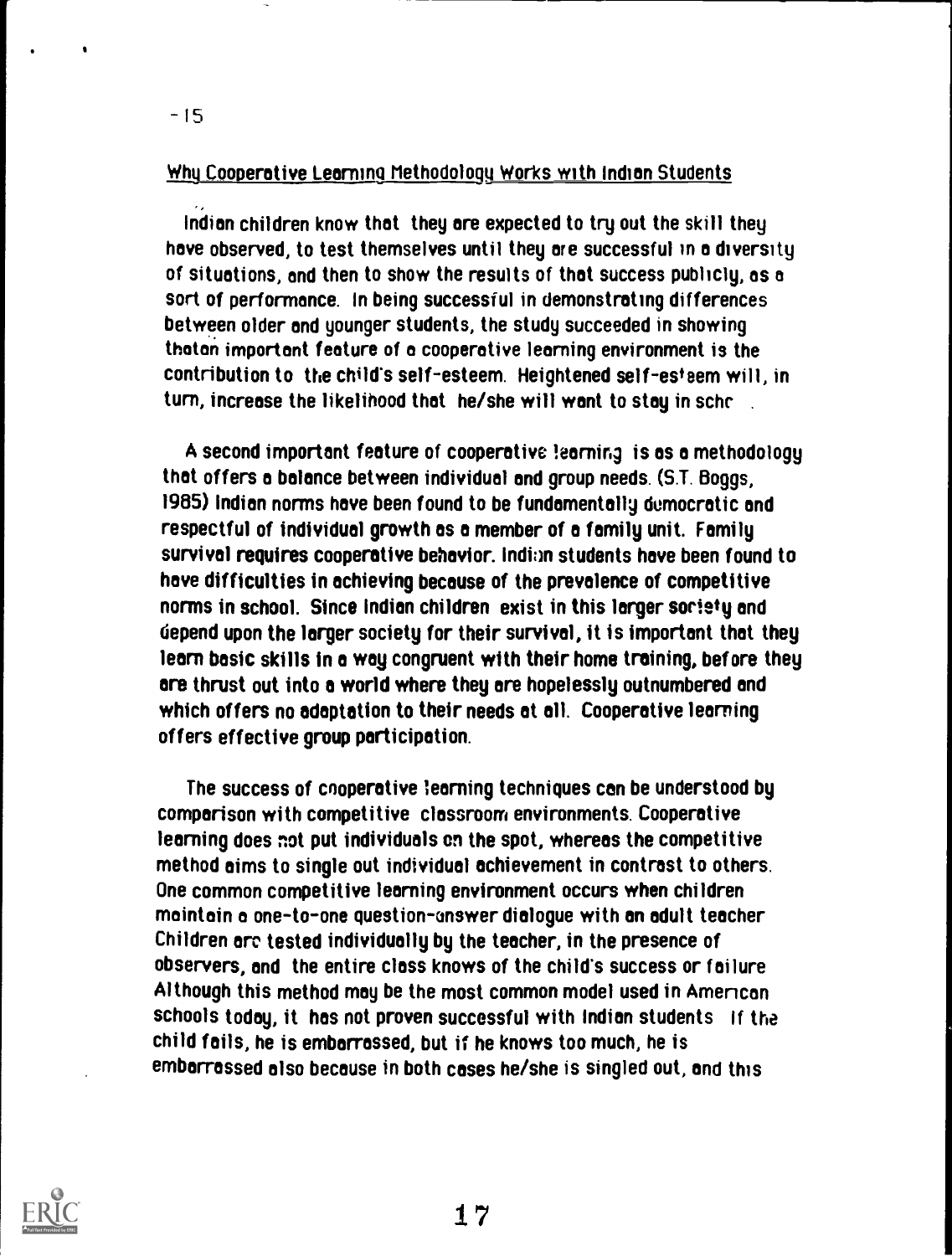may violate the Indian child's notion of group identity, In some classrooms th6t have been studied, the competitive question-and-answer structure so threatens the child's sense of worth that he/she may feel it is impossible to verbalize anything. This is one source for the "silent Indian' syndrome. (R. Dumont, Jr., 1985)

#### What Value is There in a Project Centered on the Natural World?

The process of all intellectual growth has long been recognized to involve interaction with the environment. Piaget has pointed out that intellectual growth is a process of developing from a self-centered world where expression of immediate desires is primary to a world of socially agreed upon meaning. Language, for Piaget, is a crucial focus for development of symbolic thought since it is through language that the child learns to express himself/herself, accommodates to the demands of his environment, and modifies his behavior accordingly.

A study that focuses on the child's knowledge about his natural world offers an opportunity for development of language, since it deals with an area of thought that where Indian people are cognizant. The predominance in the younger child's mind of those plants that can be eaten, and the predominance in the older child about where the plant can be found or what the behavior of on animal is, shows development from self-centered thinking to an understanding about the relationships between things.

#### Moking o Bridge Between the Oral and Literate Culture

One important contribution that school can make to the Indian child is to bridge the knowledge between written and oral language. These two modes of language represent different ways of thinking. Research has shown that oral thinking patterns may be significantly different from thinking patterns derived from written models for thought. Research occurring in Rustia with non-literate people was conducted by Luria, a contemporary of Piaget, but the findings were not known until the 1970's. (A.R. Luria, 1976) Luria's Investigations showed that nonliterate peoples follow rules that ressemble the stage of concrete operations, and that these people actually avoid abstract reasoning, seemingly because they place priority on their immediate sensory experiences, and on their

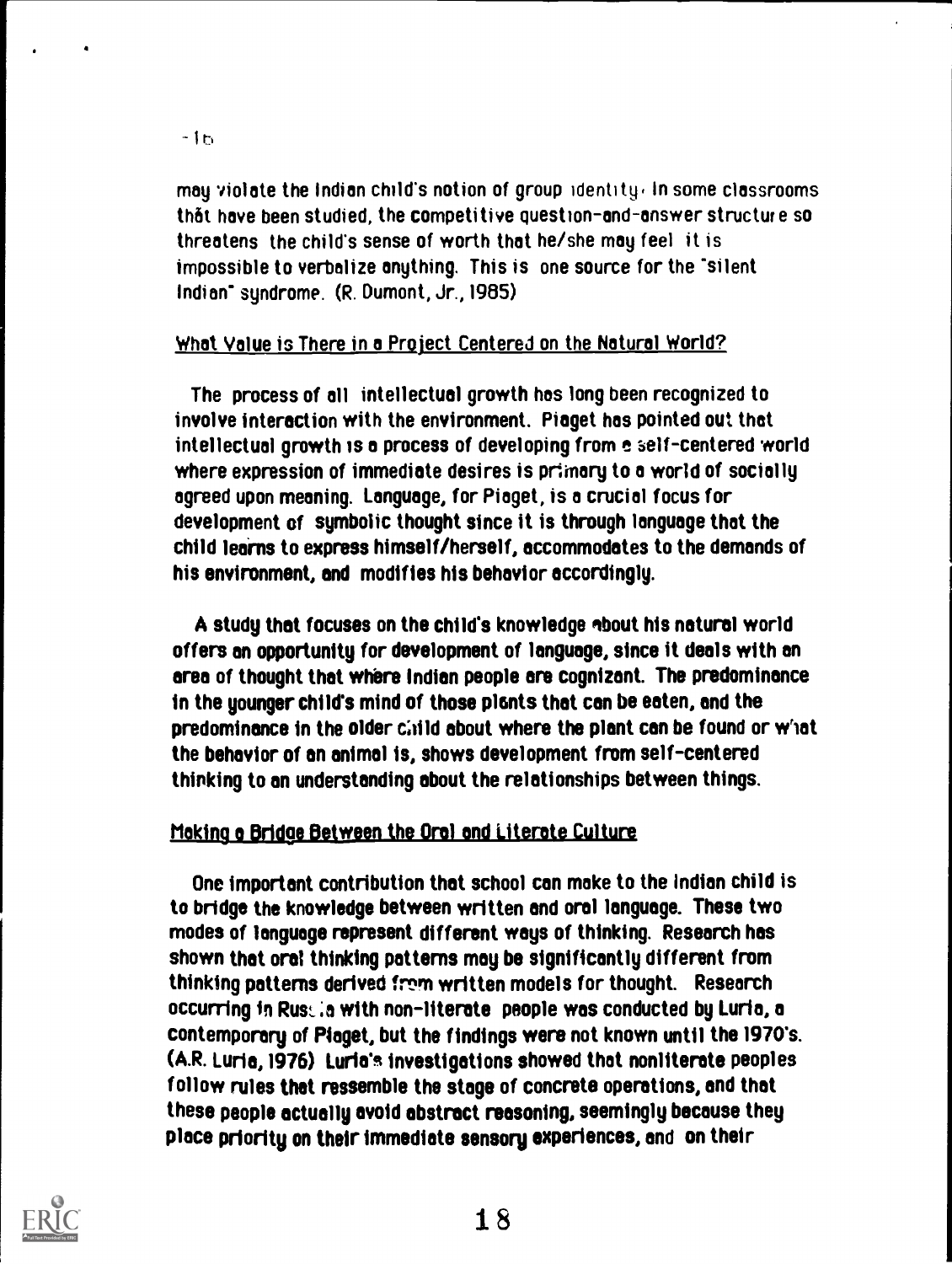recollections of these experiences.

 $-12$ 

In addition to the oral language environment of the American Indian, and the cooperative nature of education in the home, there is another factor that influences their learning styles. Indian people want to be contemporary. Living in primarily rural environments, their main access to the contemporary world is through the media. With the constant presence of the media in the home through TV, having an instructional tool with a TV screen in school is a good instructional strategy. It allows for creative interaction, rather than passive entertainment, and encourages children to use their knowledge and creative potentials. Interaction with the computer is almost a form of play. Instruction with the Macintosh computer was found to be a ready focus of attention for Native students, an excellent way to make the learning of the language contemporary, and to provide skills appropriate for students thinking about a future in professional life.

#### geosleolee

This study offered student teachers en opportunity to become engaged in en educational process of cooperative learning. In observing the development of elementary school children, they were able to see what components ere influential in language learning, and how these components can interact. Through a focus on communication skills and ways of thinking about the natural world, I emdphasized two areas that have general applicability to many areas of learning, hope to offer to readers e model for a successful learning venture, and a greater understanding of how to teach children from minority cultures.

In sum, the project was effective in these ways: (1) the older students demonstrated a development in communication skills In the way that they handled the interaction related to the task. (2) In the writing task, the older students indicated en awareness of the environment when defining terms, whereas the younger students centered on knowledge about their ow?, bodies; 3) As instruction for prospective teachers, the study points to the importance of understanding cultural learning styles, and implementing a teaching methodology that is compatible with learning



t

 $\mathbf{I}$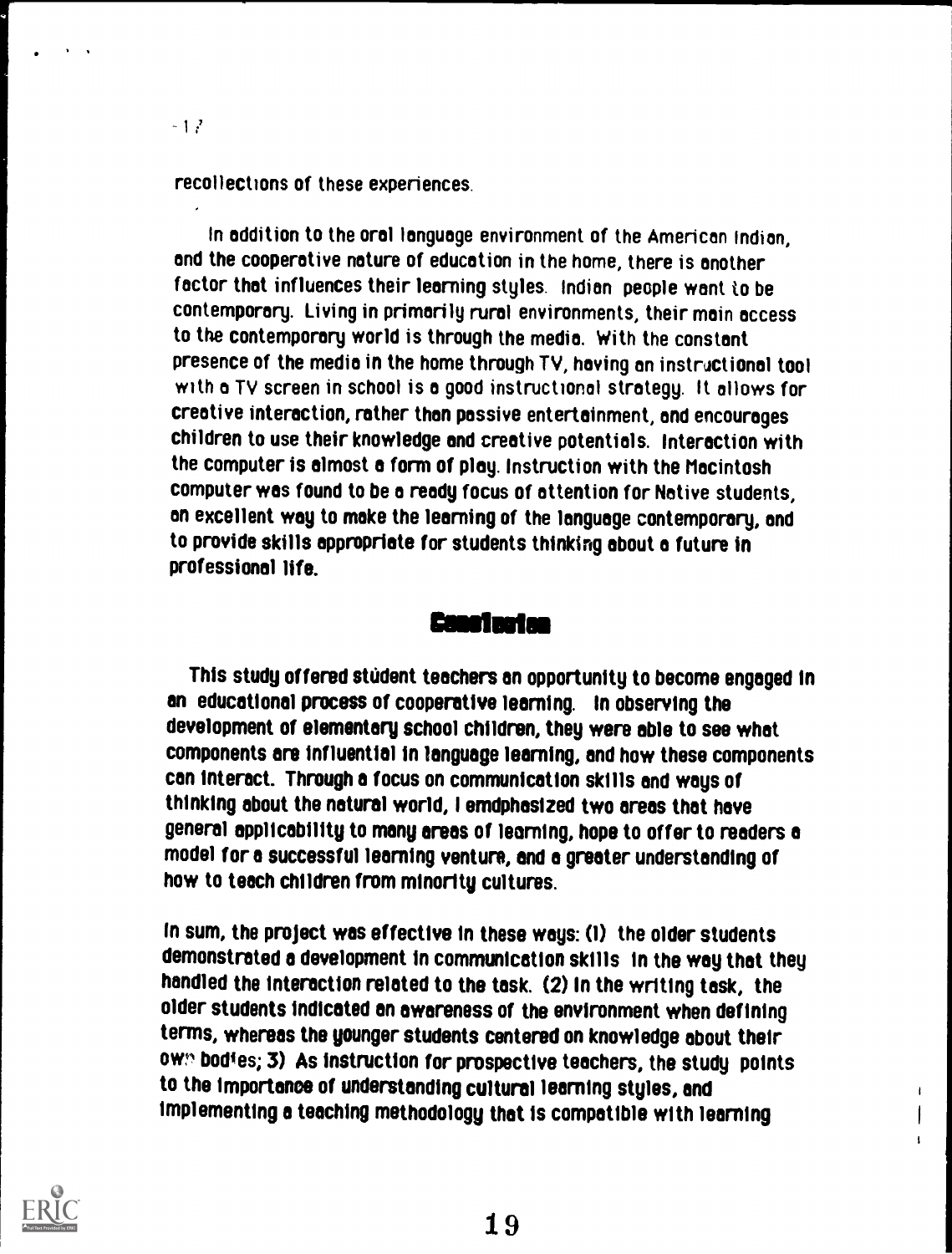$\bullet$  In the  $\bullet$ . .

> style in the home culture 4) The computer was a useful tool in the writing project, providing the means for including o phonetic alphabet and for illustration and layout. The computer and the focus on natural history offer a wog of teaching writing by providing on interesting wnting tool and focussing on a culturally relevant content area.

Dr. Ruth Bennett is o Professor in Education at Humboldt State University, and has served es Director of the Bilingual. Emphasis Program since 1981. Since 1979, she has directed a state-approved bilingual teacher credential program sponsored by the federal government's Office of Bilingual Education and Minority Language Affairs. The project described here is sponsored by Humboldt State University: the elementary school classes in the study are laboratory classrooms within the Bilingual Emphasis Credential Program at Humboldt State University, where University teacher trainees carry out practice teaching. The activities described in the paper above were partially sponsored by Apple Education Affairs, who provided o Macintosh 512K computer.

Before coming to Humboldt, Dr. Bennett received her PhD in Bilingual Education at the University of California, Berkeley in 1979; she received her M.A. in English from the University of Washington, and her B.A. in English from Indiana University.

#### Sources;

E. Aronson., Blaney, N., Stephan, C., Sikes, J., and Snapp, M. The Jigsaw Classroom Beverly Hills, Ca., Sage,1978.

R. Bennett, Hoope Children's Storytelling, PhD Dissertation, University of California, Berkeley, Co. 1979.

Michael Behrmann, Handbook of MiCrocomputers in Special Education. College Hill Press, San Diego, 1984.

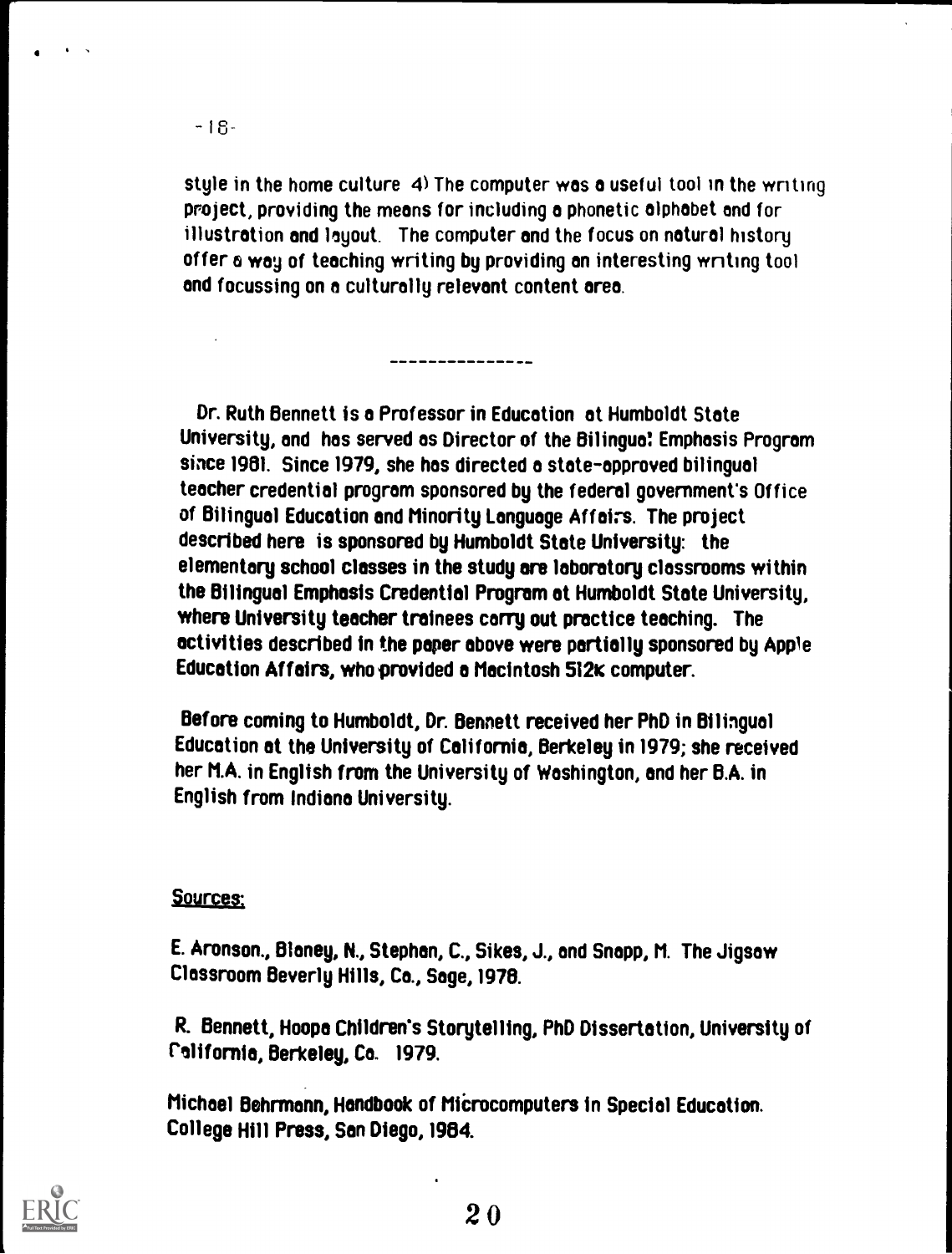$19$ 

ST Boggs, The Meaning of Questions and Narratives in Hawaiian Children, m C Cazden, V Johns, D Hymes, Functions of Language in the Classroom, Woveland Press, Prospect Heights, III 1985, pp 299-330

R Dumont, Jr, Learning English and How To Be Silent Studies in Sioux and Cherokee Classrooms, in Cazden op cit., pp 344-369

C Cazden, V Johns, and D. Hymes, Functions of Language in the Classroom, Waveland Press, Prospect Heights, III, 1985

J. Culkeen, An Alphabet for the Computer Age, Science Digest, September, 1982 )

H. Dulay and M. K. Burt, Natural sequences in child second language acquisition. Language Learning 24: 37-53. 1974.

S. Ervin-Tripp, Is Second Language Learning Like the First, Language Acquisition, and Communicative Choice, ed. Answer S. Dil. Stanford. Stanford Univ. Press, 1973.

S. Ervin-Tripp & C. Mitchell- Kernen, eds., Child Discourse, Academic Press, New York, 1977.

Phi lip Gonzalez, English as a Second Language in Math Education. NABE Journal, Vol V, no 1, Fall, 1980,93-108 )

K. Hakuta, Mirror of Language, The Debate on Bilingualism, Basic Books, New York, 1986

V P John, Styles of Learning--Styles of Teaching Reflections on the Education of Navajo Children, and R.V. Dumont, Jr , Learning English and How to be Silent Studies in Sioux and Cherokee Classrooms, in C Cazden, V John, D Hymes, Functions of Language in the Classroom, Teachers College Press, Columbia University, 1972

D W Johnson and R Johnson, Effects of cooperative and individualistic learning expenences on interethnic interaction, Journal of Educational Psychology, 1981,73, 444-449

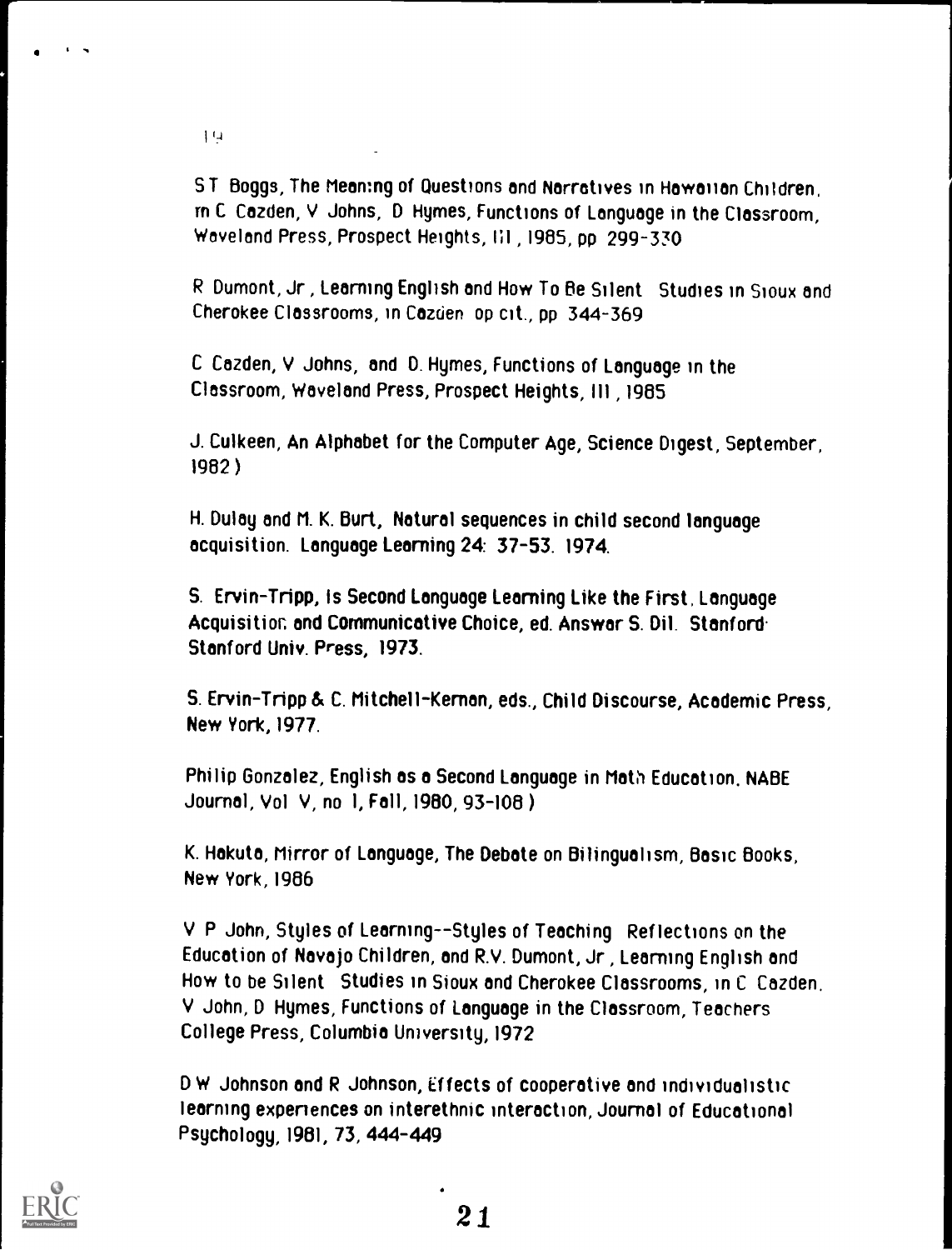-20-

I -I

Spencer Kagan, Cooperative Learning and Sociocultural Factors in Schooling, in Beyond Schooling Social and Cultural Factors in Schooling Language Minority Students, EDAC, Los Angeles. Ca I986

A Klein and Y Eshel, Integrating Jerusalem Schools New York Academic Press, 1980 )

W F Leopold, Speech development of a bilngual child A linguist's record Vol. 3, Grammar and General Problems, Northwestern University Press, 1949.

A.R. Luria, Cognitive Development: Its Cultural and Social Foundations, Harvard University Press, Cambridge, Mass, 1976

G. Mohatt & F. Erickson, Cultural Differences in Teaching Styles in on Odewo School: A Sociolinguistic Approach, in H. Trueba, et al, eds., Culture and the Bilingual Classroom, Newbury House, Rowley, Mass., 1982.

S. Philips, Participant Structures and Communicative Competence. Worm Springs Children in Community and Classroom, in Cazden, John & Hyrnes.

J. Piaget, Language and Thought of the Child, London. Routledge & Kegan Paul Ltd., 1926.

John Sculley, "Education Affairs: Computers Go to School:The Way We Give, The Philanthropic Programs of Apple Computer, Inc 1984-85, Apple Education Affairs, Cupertino, Ca., 1986

Slavin, R.E Cooperative Learning. New York Longman, 1983

Underwood, John H. Linguistics, Computers, and the Language Teacher A Communicative Approach, Newbury House, Rowley, Moss 1984

K Watson-Gegeo & S Boggs, From Verbal Play to Talk Story The Role of Routines in Speech Events among Hawaiian Children. in S Ervin-Tnpp & C Mitchell- Kernen, Child Discourse, Academic Press, 1977

T Weeks, Speech registers in young children. In Papers and reports on child language development, no. 1. Stanford University, Committee on Linguistics. pp. 22-42,1970